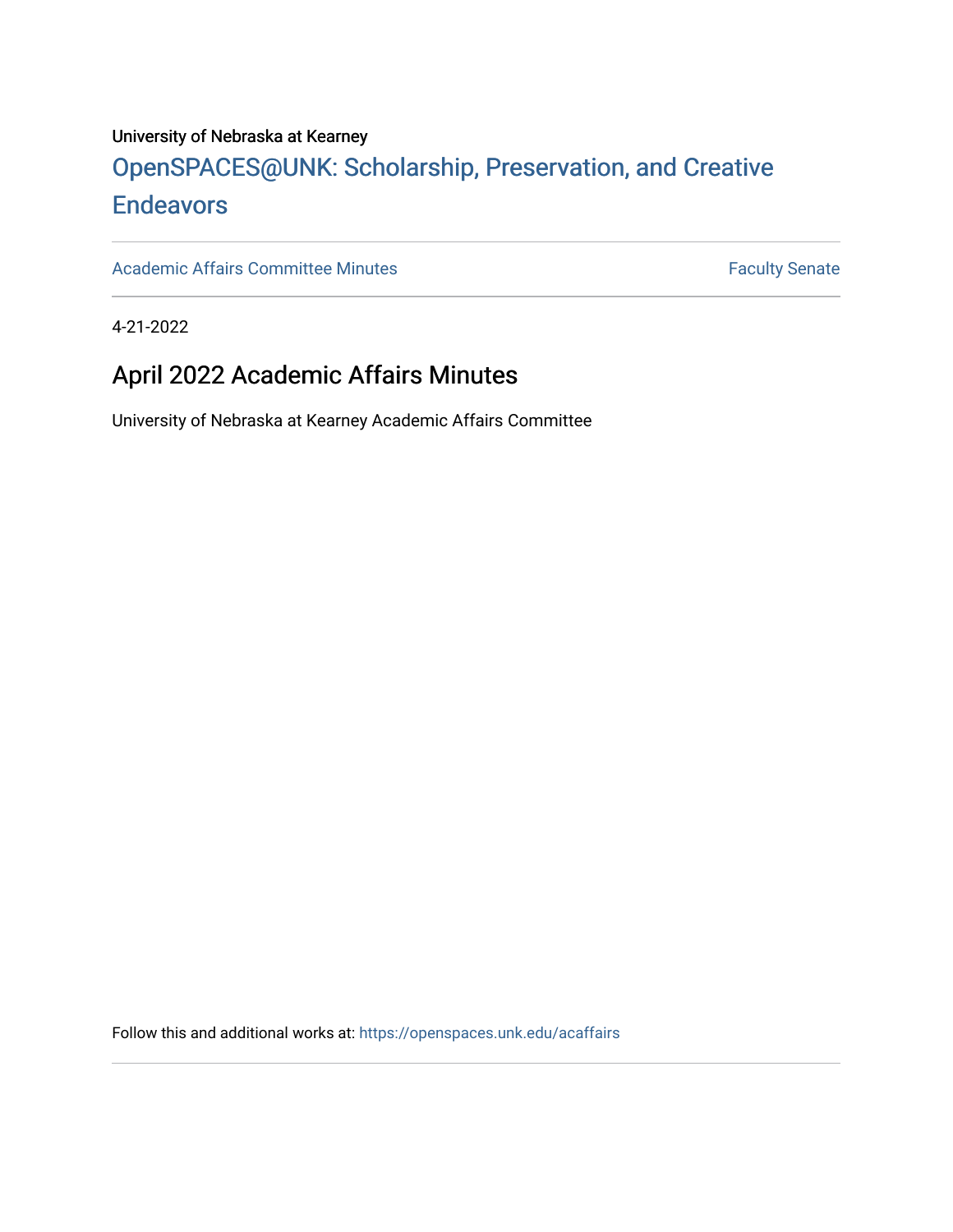#### **Faculty Senate Academic Affairs Committee Minutes from Meeting Thursday, April 21, 2022 Meeting held via Zoom**

**Present:** Debbie Bridges (CBT), Ted Rupnow (CAS), Julie Shaffer (CAS), Kate Heelan (COE), Anthony Donofrio (FS), Joel Cardenas (AA), Lisa Neal (REG), Aidan Weidner (SS)

**Absent:** Steve Hall (CBT), Bailey Koch (COE), Lindsay Brownfield (LIB), Mark Ellis (AA), Jackson Miller (Student Senate)

**Guests:** Ralph Hanson (COMM)

\*\*\*\*\*\*\*\*\*

Bridges called the meeting to order at 3:32 p.m.

Bridges requested a motion to approve the agenda. Shaffer (Heelan) moved to approve the agenda. Motion carried.

Bridges reminded the Committee that agenda items #248 - #257 were added after the subcommittee meeting but have been reviewed by the Registrar's Office. Discussion moved to agenda items #206 - #257. The subcommittee met last week and did not see any major issues. Bridges noted that the updated syllabi for agenda items #243 - #246 still have not been received. Discussion turned to the Committee's options; Committee determined approving contingent upon receipt of updated syllabi was best option.

Heelan (Shaffer) moved to approve agenda items #206 - #242 and #247 - #257 and to approve agenda items #243 - #246 contingent upon receiving updated syllabi before 5 p.m. on Friday, April 22. Motion carried.

Bridges reminded the Committee that, as always, quick turnaround on approving the minutes is needed to meet Faculty Senate's submission deadline for the April packet – so please watch email and act on the minutes as soon as possible.

Bridges thanked the Committee for all of their hard work this past academic year and wished them all a successful end of the semester (and an even better summer break).

Heelan (Shaffer) moved to adjourn at 3:45 p.m. Motion carried.

Respectfully submitted,

Debbie Bridges (temporary scribe)

Approved via email, April 25, 2022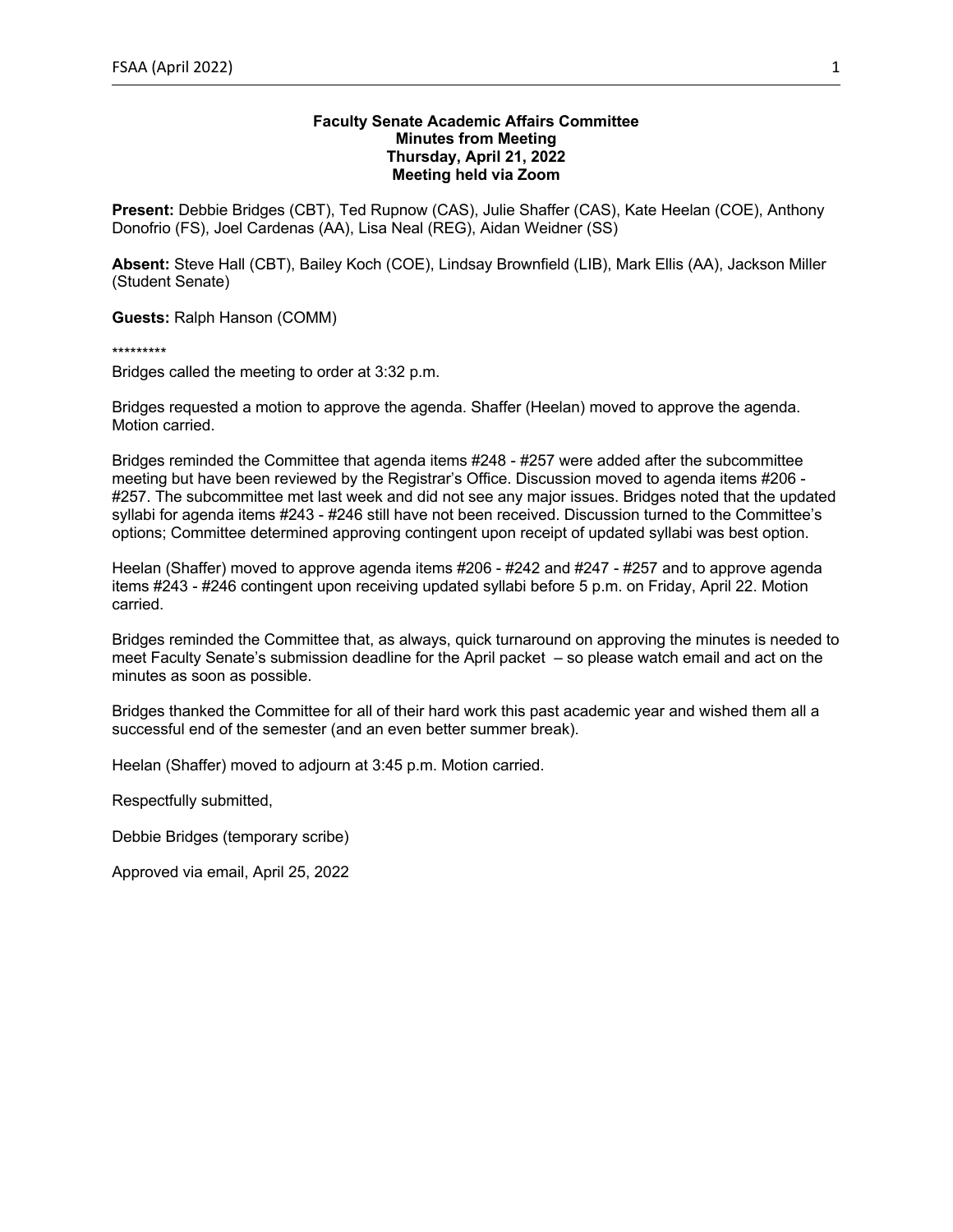2021-2022 ACADEMIC AFFAIRS SUBCOMMITTEE MEETING Academic Affairs Subcommittee 4/13/2022 Academic Affairs Full Committee 4/21/2022

NUMBER, REQUEST, LEVEL, SPECIFIC REQUEST, DEGREE/COURSE, PROGRAM/COURSE, TITLE, DEPT, COL, REASON

#206, Alter, Policy, Student Teaching, TE, COE, The following request came via email from the TE department. COE Ed Policy and Dean Reid approved via email.

**Found at: https://catalog.unk.edu/undergraduate/departments-programs/teachereducation/teacher-education-program-information/**

#### **Student Teaching**

#### **Current Statement:**

Arrangements are made for students who qualify to complete their student teaching requirement in schools located in Nebraska and other states. Most pre-student teaching and student teaching field experiences take place in schools that are members of UNK Network of Partner Schools. UNK teacher candidates will complete a minimum of 16 weeks (12 credit hours) of all-day student teaching. Some teacher candidates who pursue more than one endorsement will be required to complete 20 weeks of student teaching (17 credit hours) or more, depending on the endorsements.

Teacher candidates planning to student teach in the fall semester should apply for student teaching by the first Tuesday in February. Teacher candidates planning to student teach in the spring semester should apply by the first Tuesday in September. The first step, participation in a Student Teaching workshop, is mandatory. Student teachers who will student teach in the spring need to attend a workshop in April the year prior to student teaching; student teachers who will student teach in the fall need to attend a workshop in November the year prior to student teaching. This workshop will outline the application and placement process. A number of workshops will be scheduled throughout the fall and spring semesters. Students can contact the Educator Certification Office to request a schedule for the workshops.

#### **New Statement:**

Arrangements are made for students who qualify to complete their student teaching requirement in schools located in Nebraska and other states. Most pre-student teaching and student teaching field experiences take place in schools that are members of UNK Network of Partner Schools. UNK teacher candidates will complete a minimum of 16 weeks (12 credit hours) of all-day student teaching. Some teacher candidates who pursue more than one endorsement will be required to complete 20 weeks of student teaching (17 credit hours) or more, depending on the endorsements.

Teacher candidates planning to student teach in the fall semester should apply for student teaching by the first Tuesday in February. Teacher candidates planning to student teach in the spring semester should apply by the first Tuesday in September.

#207, Create, Minor, Engineering, PHYS, CASC, new minor program. Some engineering students decide (after completing the "pre-engineering" program at UNK) that engineering is not for them. In this event, the engineering classes would not count toward any graduation requirements. This minor program would give these students a chance to count their UNK engineering classes toward fulfilling a degree. This minor program would also pair well with business or construction management major degrees as an extra, marketable qualification.

#208, Create, Minor, Health Communication, SPCH, CASC, This new minor has been developed in conjunction with the Health Sciences program to provide targeted communication skills for health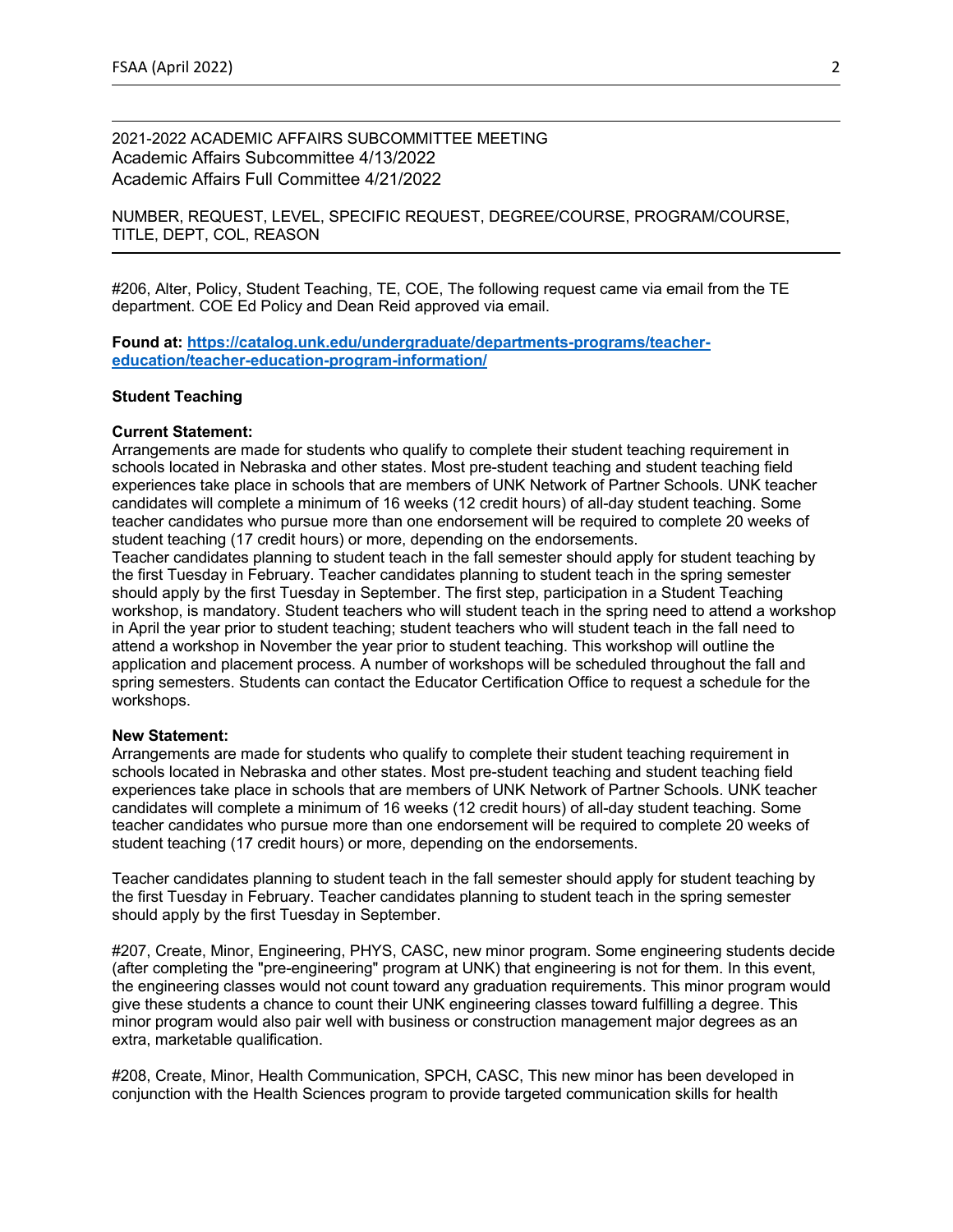professionals. It has a core that provides skills all people in the field can use and then a set of four concentrations that focus on skills connected to more narrow specializations in health professions.

#209, Create, Program, Pre-Public Health, HSCI, CASC, Health Sciences is in the process of restructuring the public health program on campus. There is a significant shortage of professionals with formal training in public health and this is an opportunity to recruit students into this field. The creation of a Pre-Public Health will provide more visibility of public health within the pre-professional options in Health Sciences at UNK. The creation of this program will also ensure appropriate advising and guidance for students interested in pursuing a graduate degree in public health. In correlation with the creation of this program, Health Sciences is working with UNMC to develop a 3+2 program that leads to a Master's Public Health from UNMC in five years. The development of the Pre-Public Health program is the first step in that pipeline and will prepare students to enter that program.

#210, Create, Program, Family Life Education, CSPFS, COE, Family Science is a certified program of the National Council on Family Relations. This new program is designed to provide the approved coursework for degree-seeking students who are pursuing the Certified Family Life Education (CFLE) credential. It is created as an on-line program to meet the needs of local, state, regional, national, international and transfer students.

#211, Alter, Minor, Accounting, We have added a newly created elective, ACCT 425, and removed MATH 102 from the required courses to reduce duplication hours.

#212, Alter, Minor, Strategic Communication, JMC, CASC, Retitling of previous Advertising and Public Relations Minor to match new curriculum. Updates courses to match current offerings and to better meet needs of minors.

#213, Alter, Course, Number, BIOL 359, Evolution, BIOL, CASC, This course is a junior level course and should be numbered as such. The students typically take this course in their junior year before Genetics, which is also during their junior or senior year; Change course number, Old Value: 290, New Value: 359.

#214, Alter, Course, Prerequisites, BIOL 360, Genetics, BIOL, CASC, We are changing the course number of BIOL 290 to BIOL 359. Therefore, this is an update to encompass that change; Change prerequisites, Old Value: BIOL 106 and BIOL 226 or BIOL 290 or BIOL 309, New Value: BIOL 106 and BIOL 226 or BIOL 309 or BIOL 359.

#215, Alter, Course, Prerequisite, BIOL 416, Plant Diversity and Evolution, BIOL, CASC, The Course number for the prerequisite course Evolution is changing from 290 to 359 and we are updating this number; Change prerequisite, Old Value: BIOL 105 and BIOL 290 or permission of instructor, New Value: BIOL 105 and BIOL 359 or permission of instructor.

#216, Alter, Course, Prerequisite, BIOL 418, Plant Taxonomy, BIOL, CASC, We are changing the number of the prerequisite course Evolution from 290 to 359. Therefore, this change is to fix the number for the prereq class; Change prerequisite, Old Value: BIOL 105 and BIOL 290 or permission of instructor, New Value: BIOL 105 and BIOL 359 or permission of instructor.

#217, Alter, Program, Business, Marketing, and Information Technology 6-12 Teaching Field Endorsement, B.A.Ed., MGT, CBT, Modify the IT course offerings to better match NDE Rule of 24 Matrix and new endorsement requirements for teaching specific technology courses at the 7-12 level.

#218, Alter, Program, Business Administration Comprehensive – Accounting Emphasis, B.S., AFE, CBT, We are adding a newly created elective, ACCT 425, to give students more options.

#219, Alter, Certificate, Early Childhood Family Advocate, CSPFS, COE, Changes to the ECI program and courses impacting this dual (TE & FAMS) certificate.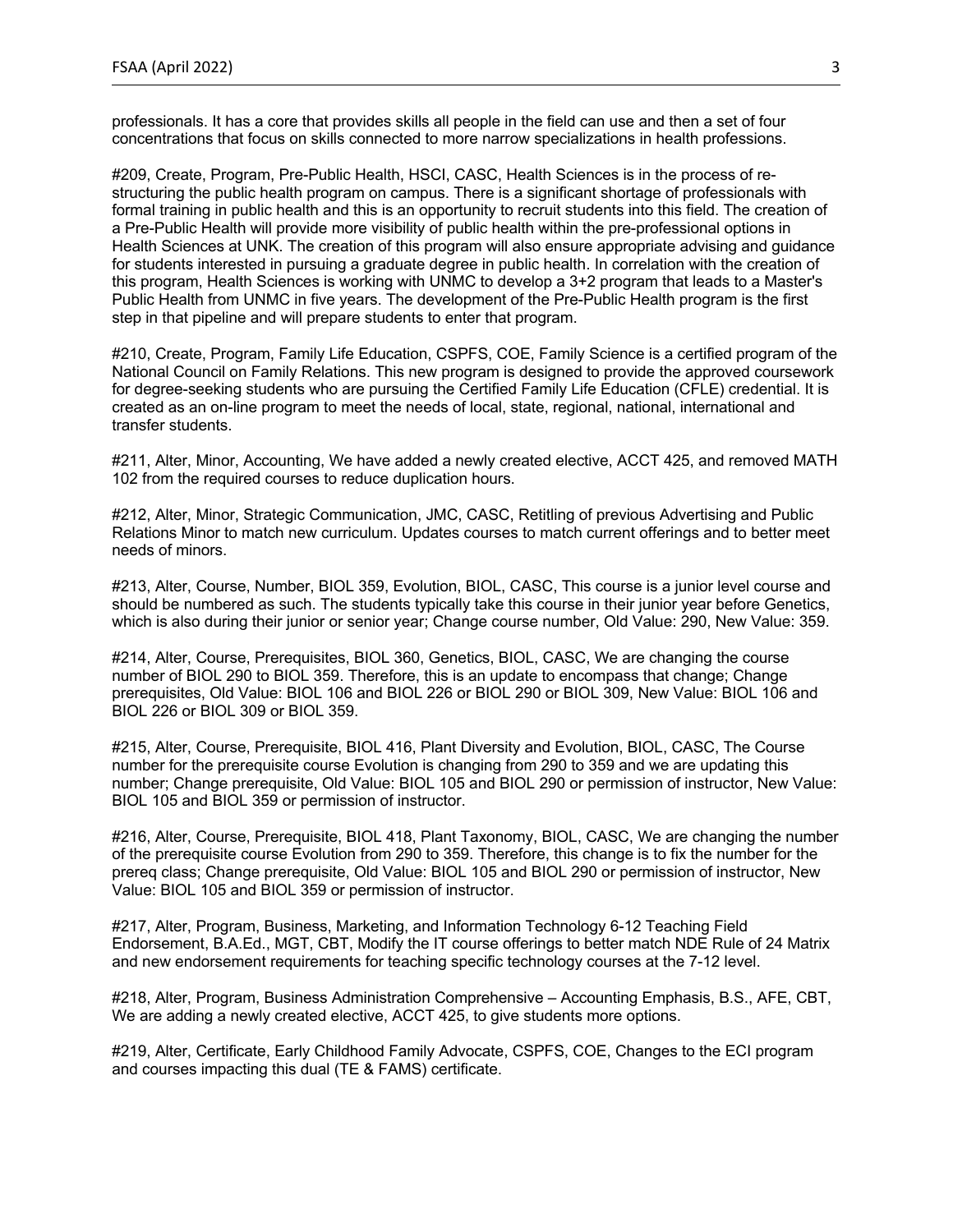#220, Alter, Program, Pre-Dietetics, HSCI, CASC, The Psychology Department has inactivated PSY 403 and therefore, it is being removed from the program.

#221, Alter, Program, Early Childhood and Family Advocacy Comprehensive, B.S., CSPFS, COE, Changes to ECI program and course impacted this dual (TE & FAMS) degree.

#222, Alter, Minor, Educational Studies, TE, COE, Early Childhood courses have been altered in the ECI program major so the courses here need to be adjusted to meet the catalog changes.

#223, Alter, Program, Secondary English 7-12 Teaching Endorsement, B.A.Ed., ENG, CASC, The department added a course relevant to this program. We also changed the Program Title at the request of the TE program to align with the endorsements that are placed on teaching certificates.

#224, Alter, Minor, Health Science, HSCI, CASC, The Health Science Minor is being altered to make three changes:1. The Psychology Department has inactivated PSY 192 and therefore, it is being removed from the minor. 2. A newly developed course from the Speech Department is being added to the electives - Introduction to Health Communications (SPCH 435). The content of this course will be very appropriate for all health science students. 3. The Introduction to Nutrition Course has moved from FAMS to PE. The old FAMS 110 is be replaced with PE 108 to reflect that change.

#225, Alter, Minor, Journalism, JMC, CASC, Revamped to match new curriculum/majors. Has a new stronger focus on reporting skills.

#226, Alter, Program, English Language Arts 7-12 Teaching Field Endorsement, B.A.Ed., ENG, CASC, We are changing the required communications courses because Communications will no longer be offering SPCH 400 (the new courses were recommended by the Communications Department). We have changed the Program Title at the request of the TE department to align with the endorsements that are placed on teaching certificates. We have added a new course that is relevant to the American Literature section.

#227, Alter, Course, Number, MATH 280, Linear Algebra, MATH, CASC, The course number is being changed to be consistent with current advising practices and course content. Most students take this course in their sophomore year so it should be listed as a 200 level course; Change course number, Old Value: 440, New Value: 280.

#228, Alter, Minor, Media Production, JMC, CASC, Being updated to add additional options and match changes made to our majors.

#229, Alter, Program, Pre-Mortuary Science, HSCI, CASC, The Psychology Department has inactivated PSY 192 and therefore, that course is being removed from the electives. The Personal Money Management course is also being updated from FAMS to FIN.

#230, Alter, Minor, Multimedia, JMC, CASC, Updating minor to match changes in JMC, CYBER and ART offerings. Please note that this minor has long been 25 hours. We now have it down to 24-25 hours.

#231, Alter, Minor, Nutrition, PEREC, COE, Psychology department has made PSY 403 dormant so we are removing it.

#232, Alter, Course, Title, Catalog Description, PE 329, Introduction to Health Promotion, PEREC, COE, Changing the catalog description to more accurately describe the course. Taking the "s" off the title in PROMOTIONS as that was a mistake; Change course title, Old Value: Introduction to Health Promotions, New Value: Introduction to Health Promotion; Change catalog description, Old Value: Concepts of wellness/fitness with emphasis on stress management, smoking cessation, medical self-care, fitness programming for all ages, New Value: This course is designed to provide students exposure to the process of planning, implementing, and evaluating health promotion strategies that enable individuals, groups, and communities to increase control over, and to improve, their health.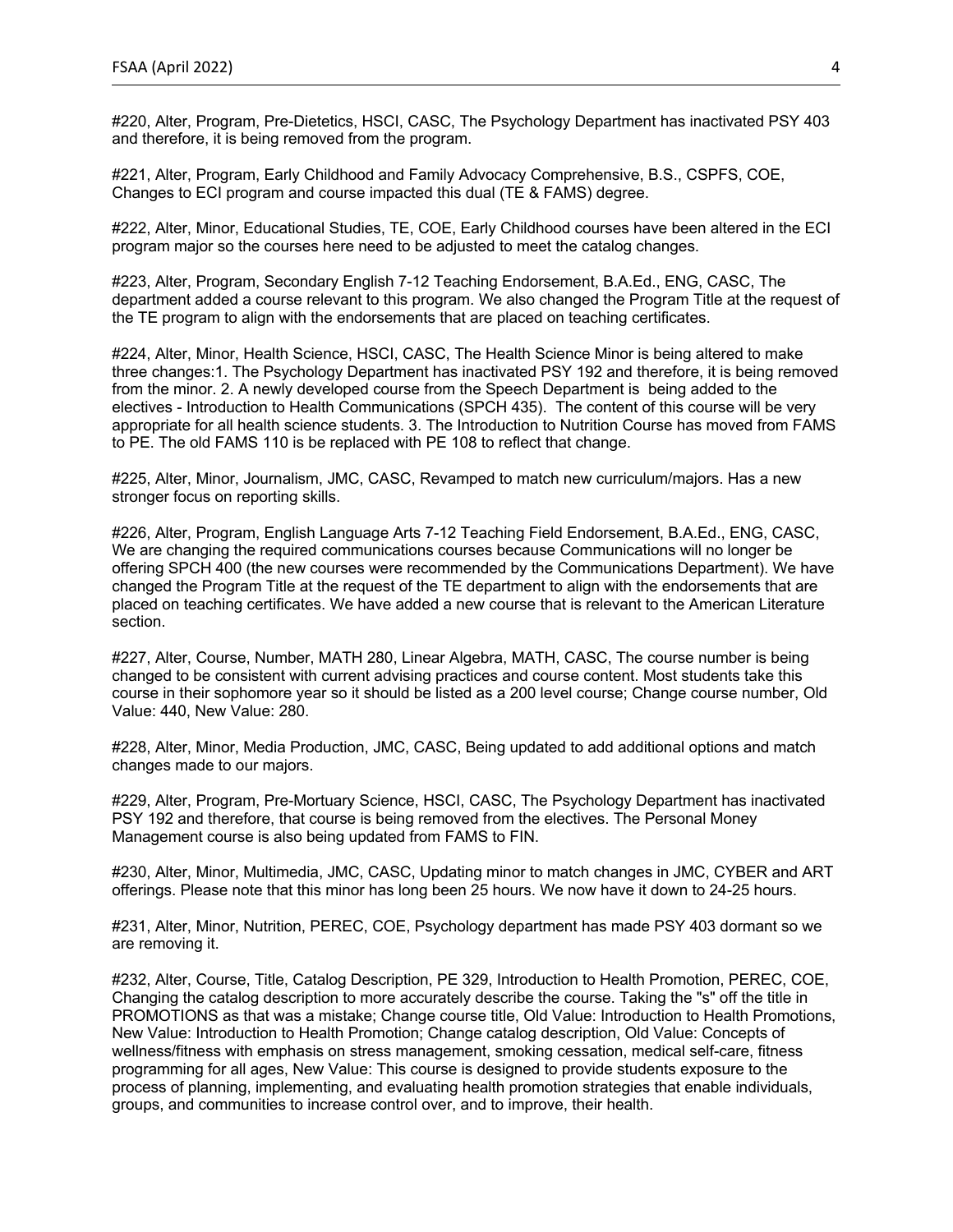#233, Alter, Course, Prerequisites, PE 461, Physiology of Exercise, PEREC, COE, Registration for the course has been by permission only due to the exercise science acceptance requirements. We are modifying the requirements and therefore the pre-requisites; Change prerequisites, Old Value: Grade of "C" or above in PE 310 or BIOL 215 or BIOL 226 and by permission only, New Value: Grade of "C" or above in PE 310 or BIOL 215 or BIOL 226 or by permission.

#234, Discontinue, Program, Philosophy, B.A., PHIL, CASC, The University of Nebraska Board of Regents voted to eliminate the program on 02/11/2022.

#235, Discontinue, Program, Philosophy, B.S., PHIL, CASC, The University of Nebraska Board of Regents voted to eliminate the program on 02/11/2022.

#236, Alter, Program, Pre-Physician Assistant, HSCI, CASC, UNMC has made changes to the requirements and recommended courses for the Physician Assistant Program. Therefore, our Pre-PA program is being updated to reflect those changes.

#237, Alter, Minor, Professional Communication, SPCH, CASC, Updated to better meet the needs of students given changes to our majors. It makes persuasion a required part of the program and allows a bit more flexibility than the old minor.

#238, Alter, Course, Number, Title, Catalog Description, PSCI 281, Political Analysis, PSCI, CASC, In response to feedback we have received from our students who have expressed support in how PSCI 381 is delivered as well as a need for more 200-level offerings we have decided to make this change; Change course number, Old Value: 381, New Value: 281; Change course title, Old Value: Introduction to Political Inquiry, New Value: Political Analysis; Change catalog description, Old Value: This course introduces students to basic approaches to inquiry and research in the field of Political Science. Recommended for students in their junior year, New Value: How do we know … what causes wars? Whether public policies are effective? How campaign donations affect legislators? If judges are influenced by ideology? How voters reason? This course introduces students to the basic methods that political scientists use to answer questions like these about how political processes and systems work and how political actors behave. The primary objectives are to develop students' capabilities to read and understand political science scholarship in upper-level courses and to participate in undergraduate research. Topics include: development of questions, preparation of research designs, selection of cases and evidence, and techniques for analysis. This is not a statistics course, and no previous knowledge of statistical methods is necessary. Recommended preparation: PSCI 110, PSCI 140, and PSCI 168; sophomore standing. Spring term only.

#239, Alter, Course, Prerequisites, PSCI 486, Policy Analysis, PSCI, CASC, We needed to change the prerequisite of this course from PSCI 381 to PSCI 281; Change prerequisites, Old Value: PSCI 381 and PSCI 385, New Value: PSCI 281 and PSCI 385.

#240, Alter, Program, Psychology 7-12 Teaching Subject Endorsement, B.A.Ed., PSY, CASC, To remove PSY 250 from the General Studies program but retain in the courses required for the major. To clarify the number of hours students must complete in upper level psychology courses (versus all psychology courses) to get a teaching endorsement from UNK.

#241, Alter, Minor, Public Health, HSCI, CASC, The Public Health Minor is being updated to better reflect the core concentration areas within the discipline of public health and provide students with a more comprehensive overview of public health issues. The structure of minor is being changed to create a solid foundation in the core while also providing a thorough list of electives that allows to students to explore public health concentration area. We are also in the process of re-structuring the public health program at UNK and adding a Pre-Public Health Program to guide students interested in a graduate program in public health. The Pre-PH program will mirror the minor very closely.

#242, Alter, Program, Public Law, PSCI, CASC, Removing dormant course, CJUS 355.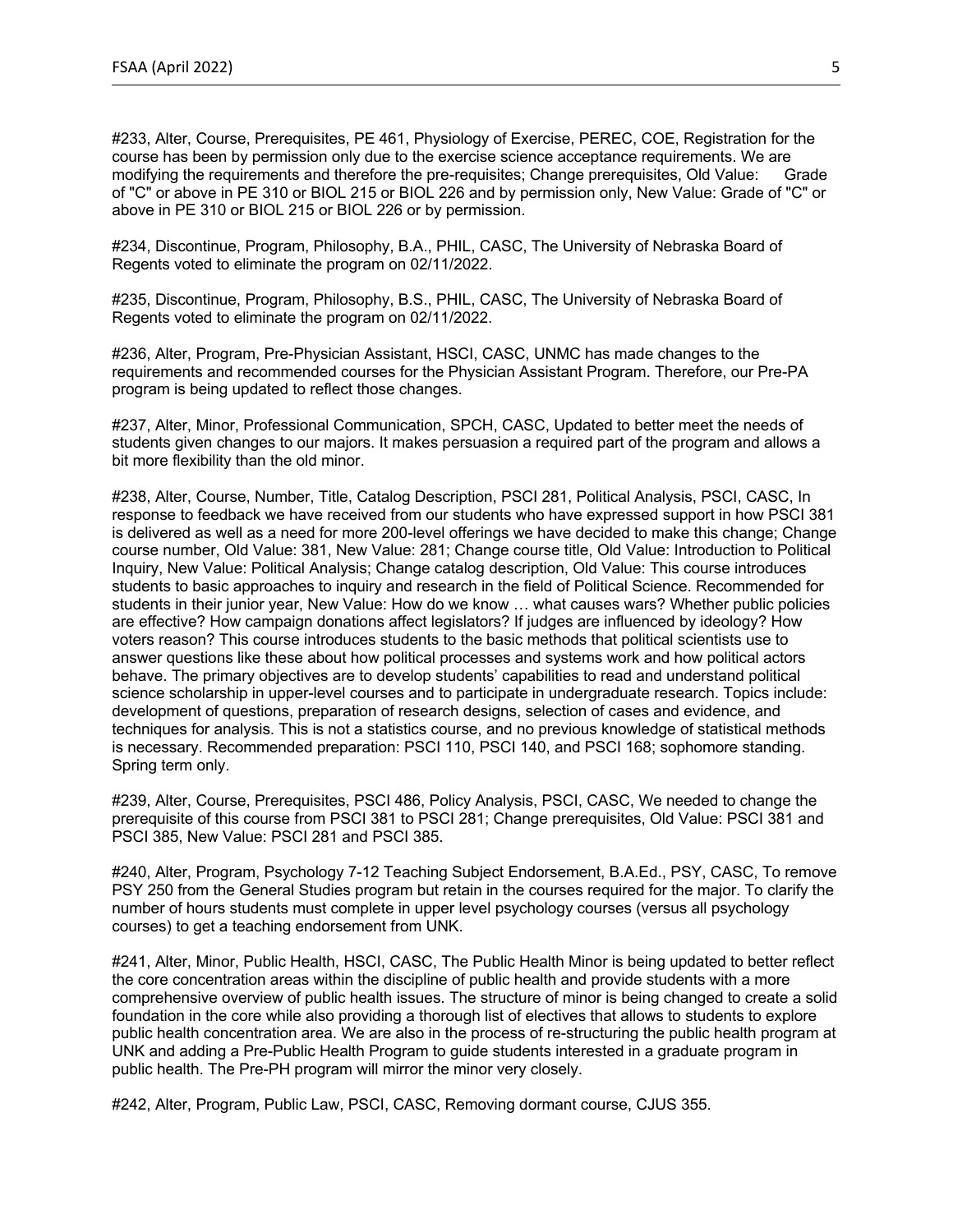#243, Alter, Course, Prerequisites, TESE 437, Medical Aspects of Individuals with Disabilities, TE, COE, The content from TE204 is not necessary to be successful in TESE 437. This additionally benefits our transfer students who come in with many credits and need course options; Change prerequisites, Old Value: TE 204, New Value: None.

#244, Alter, Course, Title, Catalog Description, TESE 461, Legal Issues in Special Education and IEP Development, TE, COE, The new name more accurately describes the content of the course; Change course title, Old Value: Legal Issues in Special Education, New Value: Legal Issues in Special Education and IEP Development; Change catalog description, Old Value: This course provides students with the knowledge and understanding of the history and federal regulations in the field of special education. Professional ethics and code of conduct will be emphasized. Students will explore the foundations for various mandated activities such as parents' rights, IEP components and monitoring, special education placement procedures and mandated timelines, New Value: This course provides students with the knowledge and understanding of the history and federal regulations in the field of special education. Professional ethics and code of conduct will be emphasized. Students will explore the foundations for various mandated activities such as parents' rights, IEP components and monitoring, special education placement procedures and mandated timelines. Students will learn to report assessment results using the Multi-disciplinary Team Format (MDT Report). Students will also learn how to use assessment results to develop Individualized Educational Plans (IEP). Both the MDT Report and IEPs will be written on Nebraska Department of Education forms using the online Student Report System (SRS).

#245, Alter, Course, Title, Credit Hours, Prerequisites, Catalog Description, TESE 462, Assessment in Special Education, TE, COE, Individualized Education Plan content, previously introduced in this course, was added to course TESE 461. That content will now be reinforced in TESE 462; this results in a decrease of 1 credit hour of content; Change course title, Old Value: Assessment and IEP Development, New Value: Assessment in Special Education; Change credit hours, Old Value: 4, New Value: 3; Change prerequisites, Old Value: Junior Standing or Above, New Value: TESE 461, Change catalog description, Old Value: This course develops the student's ability to conduct both informal and formal academic assessment in special education. Academic assessment will include administration, scoring, and interpretation of standardized instruments. Academic assessment will also include development and administration, scoring, and interpretation of informal measures to assess needs and growth. Students will learn to report assessment results using the Multi-disciplinary Team Format (M-Team Report). Students will also learn how to use assessment results to develop Individualized Educational Plans (IEP). Both the M-Team Report and IEPs will be written on Nebraska Department of Education forms using the online Student Report System (SRS). New Value: This course develops the student's ability to conduct both informal and formal academic assessment in special education. Academic assessment will include administration, scoring, and interpretation of standardized instruments. Academic assessment will also include development and administration, scoring, and interpretation of informal measures to assess needs and growth. Students will also complete full IEPs on Nebraska Department of Education forms using the online Student Report System (SRS) after each assessment is learned and completed.

#246, Alter, Course, Title, Credit Hours, Prerequisites, Catalog Description, TESE 475, Secondary Special Education Strategies and Transition, TE, COE, Looking ahead to program changes, we are increasing TESE 475 to 3 credits and will no longer offer TESE 476; Change course title, Old Value: Curriculum Content for Secondary Students with Disabilities, New Value: Secondary Special Education Strategies and Transition; Change credit hours, Old Value: 2, New Value: 3; Change prerequisites, Old Value: Admission to Teacher Education Program, New Value: Admission to Teacher Education Program and TESE 462; Change catalog description, Old Value: This course is designed to address the instructional needs of secondary students with disabilities. Task analysis, community-based interventions, functional academics, modification of materials, and alternative assessments will be emphasized. Students will apply their knowledge of lesson plan development in the development of age and ability appropriate lessons in reading, math, and writing both in a school and community/life skills setting, New Value: This course is designed to address the instructional needs of secondary students with highincidence disabilities in the inclusive classroom in order to foster a successful transition to the postsecondary world. Focus areas will include transition planning, implementing accommodations and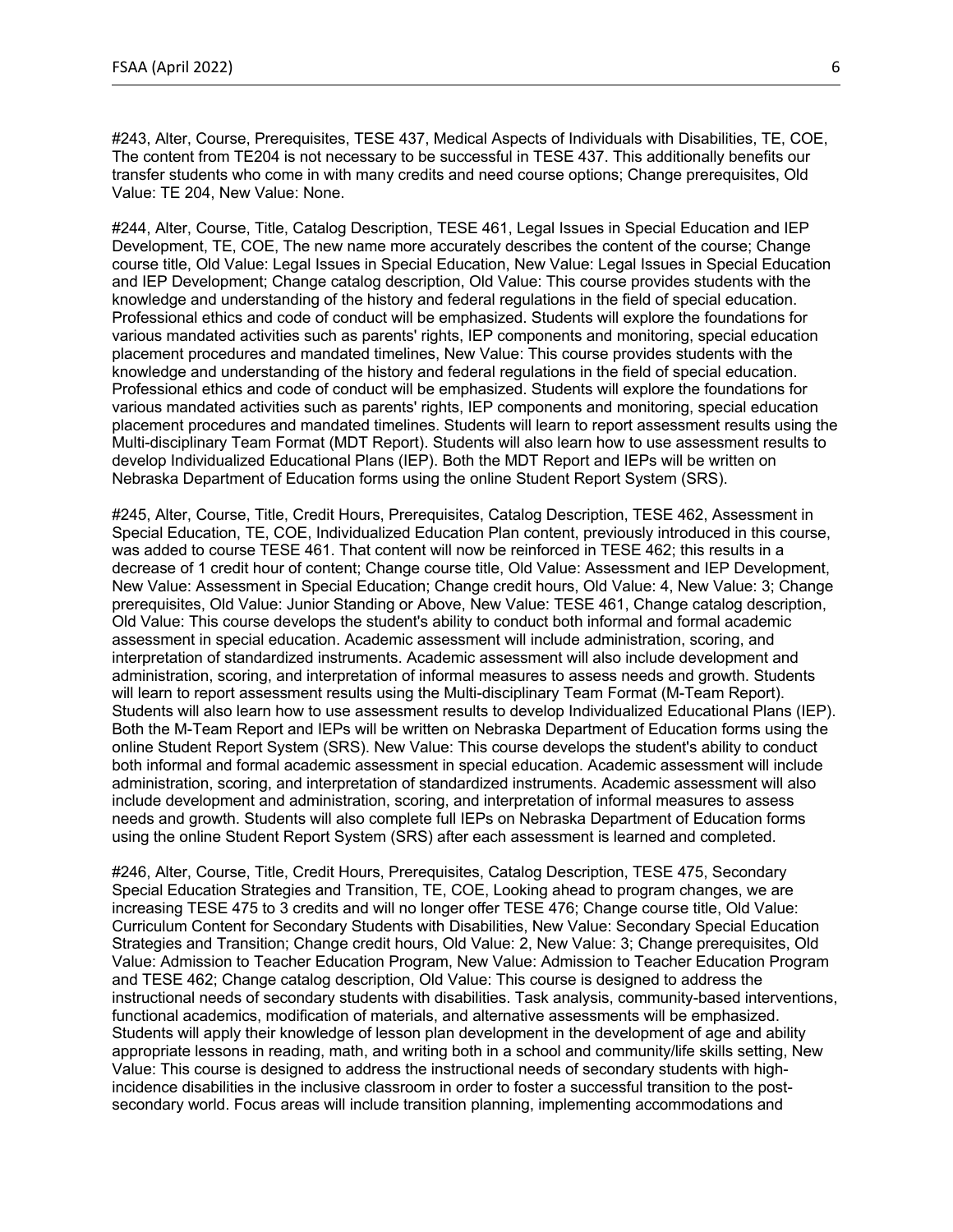modifications, co-teaching and inclusive teaching methods, self-advocacy, and evaluation methods and accommodations. Students will apply their knowledge through the development and implementation of inclusive lessons and assessments.

#247, Alter, Course, Number, THEA 396, Theatre Design Software, As we are planning to correct our design class rotation, it has been discovered that this course needs to be taken before Set Design THEA 420 and Lighting Design THEA 447. It is also the next logical step after our Elements of Design THEA 296, the only prerequisite for the design classes. The new number will help students and faculty follow the course path easier. This course has not been taught yet, so we hope fixing the number at this point will not cause any issues; Change course number, Old Value: 405, New Value: 396.

#248, Alter, Program, Criminal Justice, CJUS, CASC, Need to update the program to reflect that some classes have been made dormant. Also, PSY 250 has been removed from GS so we need to remove it from our program. We also want to have a minimum of C- in all classes included in the core for the Criminal Justice Major.

#249, Alter, Minor, Criminal Justice, Need to update the program to reflect that some classes have been made dormant. Also, PSY 250 has been removed from GS so we need to remove it from our program. We also want to have a minimum of C- in all classes included in the core for the Criminal Justice Major.

#250, Alter, Program, Criminal Justice Comprehensive, CJUS, CASC, Need to update the program to reflect that some classes have been made dormant. Also, PSY 250 has been removed from GS so we need to remove it from our program.We also want to have a minimum of C- in all classes included in the core for the Criminal Justice Major.

#251, Alter, Course, Prerequisites, ENG 102, Special Topics in Academic Writing and Research, ENG, CASC, We are eliminating ACT scores for placement into ENG 102 because the school no longer requires them for admission. We have added an English Placement Survey for our composition courses, which will be a more accurate method of placement. The survey is designed to place students in either ENG 100A or ENG 101, but it offers an option for how students can seek permission to go directly into ENG 102; Change prerequisites, Old Value: ENG 101 or equivalent or English ACT score of 29 or above, New Value: ENG 101 or Department Permission.

#252, Alter, Program, International Studies, INTL, CASC, To remove now dormant CJUS 355, CJUS 375, and CJUS 476 courses from the program.

#253, Alter, Minor, International Studies, Remove now dormant CJUS 375 and CJUS 476 from the program.

#254, Alter, Course, Title, Catalog Description, Prerequisites, MGT 450, Population Health Management: Systems and Policies, MGT, CBT, The current HCM 450/850P course provides a strong foundation for examining health care issues and policies within a business and policy framework. This course was primarily created and crafted for business majors. However, the student body interested in this course has changed during the past few years and the current group largely consists of non-business health science majors (i.e., nearly 65% of the enrolled students). As a result, many of these students have not completed a course in accounting or economics or finance. As such, introducing concepts related to payment systems and cost control or financial models of health care are no longer suitable (see below course description). This course is for health sciences students and students interested in health care management. Topics include 1) the organization, delivery, and financing of health care; 2) the business side of health care including workforce issues, payment systems, and cost control; 3) issues in the health care industry including the effect of government policies; and 4) the opportunity for students to critically evaluate current changes in health care policies in the United States and other countries and the effect of such changes on the quality of patient care.

Therefore, a slight modification of the course objective is needed to better align student preparation with student learning. Since many of the current students do not have the necessary business background (i.e., prerequisites such as ACCT 250 or ECON 271), one option may be to require students to take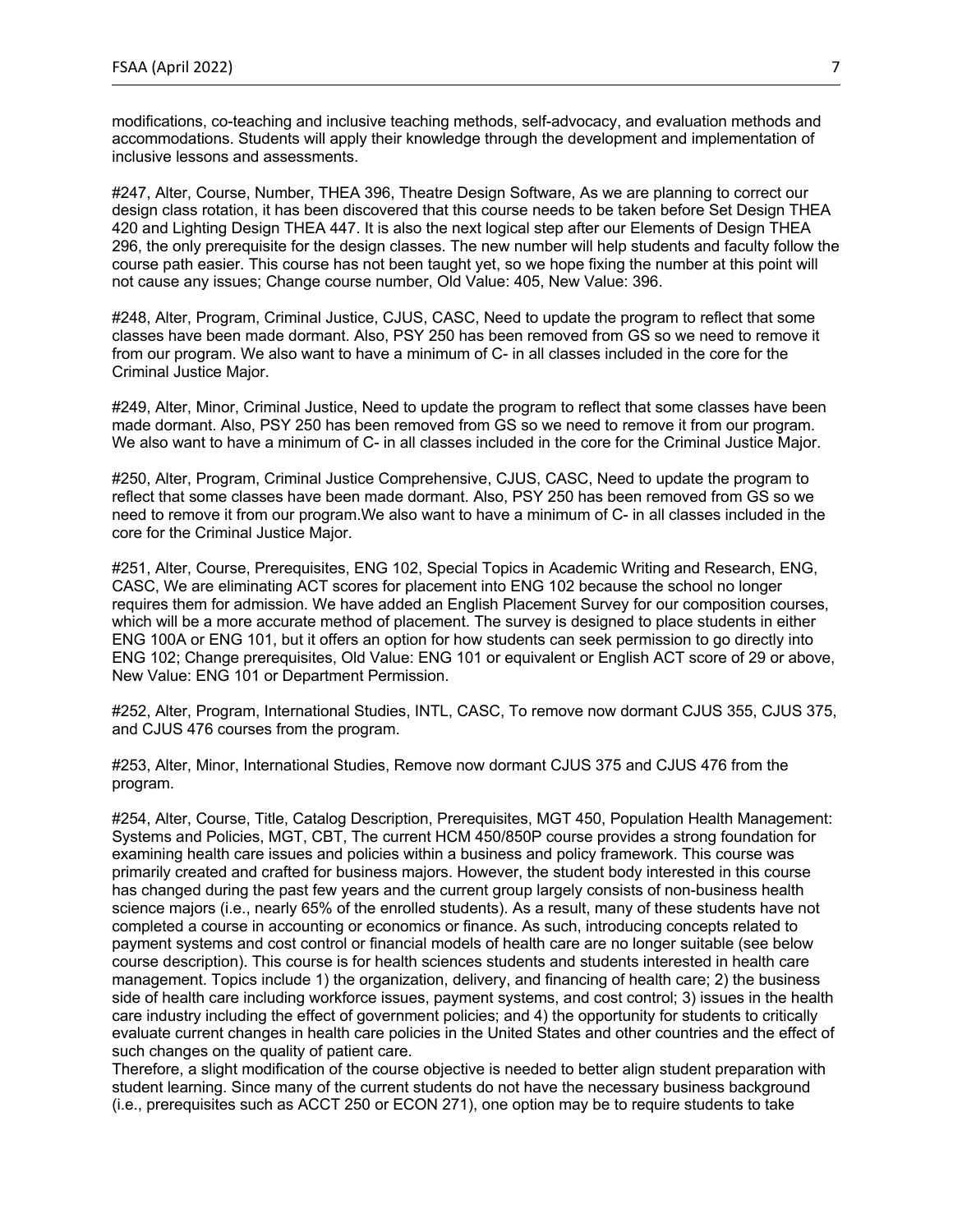selected courses in accounting and finance. Another option, and one more meaningful given the health science curriculum, would be to modify the course to the following:

This course is for health sciences students and students interested in health care management. Topics include 1) describing the determinants of population health that impact health outcomes in a community and applying this information to design low cost interventions; 2) exploring contemporary health care systems and the role of diverse stakeholders in the organization and delivery of models of care; 3) developing effective communication skills to help policymakers understand relevant health care issues; 4) understanding how concepts from economics and management can be applied to examine local public health agency efforts in assessing health needs, quality of services, and strategies for improving health services delivery. This course also examines issues in the health care industry, including the effect of government policies, and students will have the opportunity to critically evaluate current changes in health care policies in the United States and other countries and the effect of such changes on the quality of patient care.

The course would be titled as HCM 450/850: Population Health Management: Systems and Policies and retain a high percentage of the current content. Students would need to meet the following required prerequisites: Junior standing and STAT 241 or MGT 233 or PSY 250 or BIOL 305. It is also recommended that students should complete PSCI 110 and ECON 270 or ECON 271. Change course title, Old Value: Health Care Delivery: Systems and Policies, New Value: Population Health Management: Systems and Policies; Change catalog description, Old Value: This course is for health sciences students and students interested in health care management. Topics include 1) the organization, delivery, and financing of health care; 2) the business side of health care including workforce issues, payment systems, and cost control; 3) issues in the health care industry including the effect of government policies; and 4) the opportunity for students to critically evaluate current changes in health care policies in the United States and other countries and the effect of such changes on the quality of patient care., New Value: This course is for health sciences students and students interested in health care management. Topics include 1) describing the determinants of population health that impact health outcomes in a community and applying this information to design low cost interventions; 2) exploring contemporary health care systems and the role of diverse stakeholders in the organization and delivery of models of care; 3) developing effective communication skills to help policymakers understand relevant health care issues; 4) understanding how concepts from economics and management can be applied to examine local public health agency efforts in assessing health needs, quality of services, and strategies for improving health services delivery. This course also examines issues in the health care industry, including the effect of government policies, and students will have the opportunity to critically evaluate current changes in health care policies in the United States and other countries and the effect of such changes on the quality of patient care. Recommended Prerequisites: PSCI 110 and ECON 270 or ECON 271; Change prerequisites, Old Value: None, New Value: Junior Standing and STAT 241 or MGT 233 or PSY 250 or BIOL 305.

#255, Alter, Minor, Speech/Theatre (Elementary Education), This update is taking place for two reasons. First of all, we need to remove THEA 222 from the minor because it has been discontinued. Second, while other classes that have been in the minor are technically still on the books, a majority of them have not been taught in some time, and there have been very few students taking this minor over the last decade. So the Department of Communication has revamped this minor to attempt to do several things: \*We are expanding the appeal of this minor from K-6th grade to K-12.

\*The previous minor was built around a teaching environment from the 20th century. This has been revised to more closely match how media/speech/and theatre are being currently taught.

\*The new minor has six required hours of theatre, nine hours of journalism/media classes and three hours of speech communication.

\*Beyond that is a range of five-to-six hours of electives drawn from Theatre, Journalism, Speech, and Dance.

K-12 teachers would find this minor useful should they be working on theatre or drama, oral performance, and radio or television.

#256, Alter, Minor, Women's and Gender Studies, Remove CJUS 476 from electives; CJUS 476 is going dormant.